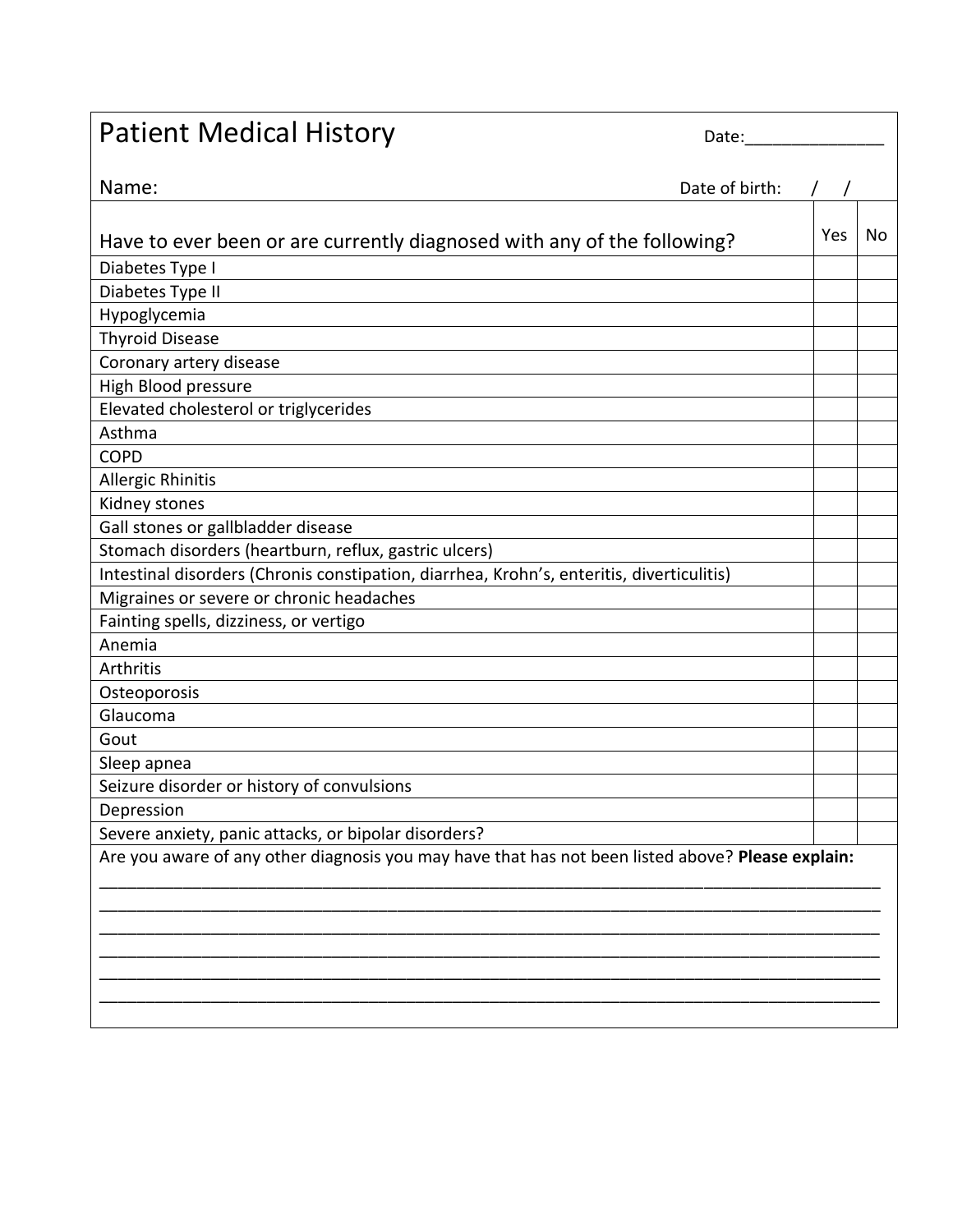| Preventative exams:<br>Normal?                                               | Yes | No | Date: |  |  |
|------------------------------------------------------------------------------|-----|----|-------|--|--|
| Last Pap smear                                                               |     |    |       |  |  |
| Mammogram                                                                    |     |    |       |  |  |
| Dexa scan (Bone density test)<br><b>EKG</b>                                  |     |    |       |  |  |
| Colonoscopy                                                                  |     |    |       |  |  |
| Eye exam                                                                     |     |    |       |  |  |
| Prostate exam                                                                |     |    |       |  |  |
| PSA blood work                                                               |     |    |       |  |  |
|                                                                              |     |    |       |  |  |
| Surgical history:                                                            | Yes | No | Date: |  |  |
| Tonsillectomy                                                                |     |    |       |  |  |
| Widsom-teeth extraction                                                      |     |    |       |  |  |
| Lasik                                                                        |     |    |       |  |  |
| Cataracts (Right eye)                                                        |     |    |       |  |  |
| Cataracts (Left eye)                                                         |     |    |       |  |  |
| Cholecystectomy (gallbladder removal)                                        |     |    |       |  |  |
| Appendectomy                                                                 |     |    |       |  |  |
| Vasectomy                                                                    |     |    |       |  |  |
| Hysterectomy                                                                 |     |    |       |  |  |
| <b>Breast augmentation</b>                                                   |     |    |       |  |  |
| <b>Breast reduction</b>                                                      |     |    |       |  |  |
| Lumpectomy                                                                   |     |    |       |  |  |
| Rhinoplasty                                                                  |     |    |       |  |  |
| Please list any other surgeries you may have had in the past with the dates: |     |    |       |  |  |
|                                                                              |     |    |       |  |  |
|                                                                              |     |    |       |  |  |
|                                                                              |     |    |       |  |  |
|                                                                              |     |    |       |  |  |
|                                                                              |     |    |       |  |  |
|                                                                              |     |    |       |  |  |
|                                                                              |     |    |       |  |  |
|                                                                              |     |    |       |  |  |
|                                                                              |     |    |       |  |  |
|                                                                              |     |    |       |  |  |
|                                                                              |     |    |       |  |  |
|                                                                              |     |    |       |  |  |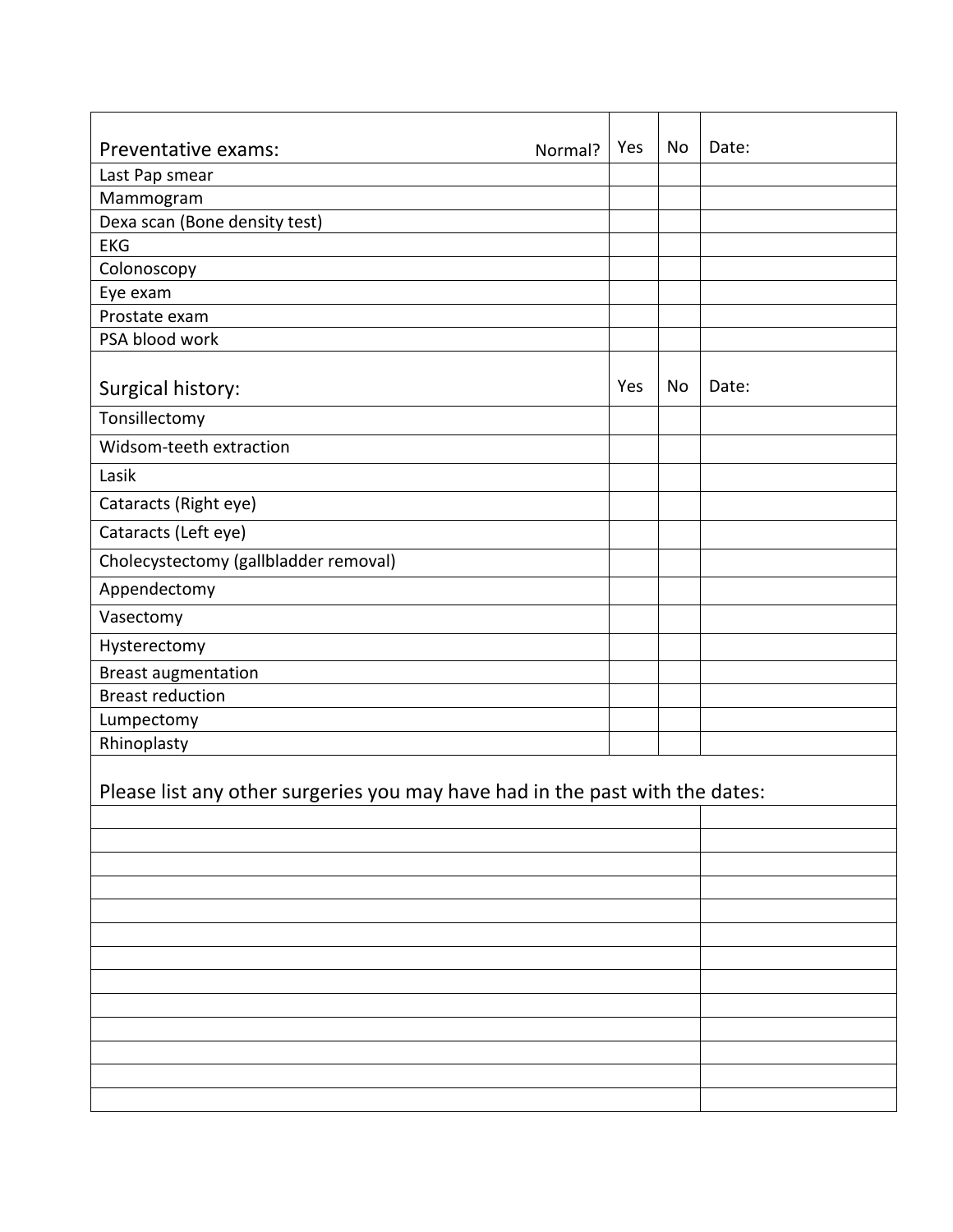| If female:                                         |              |                     | Yes | No |
|----------------------------------------------------|--------------|---------------------|-----|----|
| Date of last menstrual period? :                   |              |                     |     |    |
| Number of heavy days?                              |              |                     |     |    |
| Are your periods regular? (About every 28-30 days) |              |                     |     |    |
| How many pregnancies? :                            | Full term? : | Premature births? : |     |    |
| Miscarriages? :                                    | Abortions?:  |                     |     |    |
| Have you gone through menopause?                   |              |                     |     |    |
| If yes, at what age?                               |              |                     |     |    |

| Social History:                                                           |        |          |         | Yes | No |
|---------------------------------------------------------------------------|--------|----------|---------|-----|----|
| Marital status (Circle one) :<br>Married                                  | Single | Divorced | Widowed |     |    |
| Do you currently smoke?                                                   |        |          |         |     |    |
| If yes, How many packs a day?                                             |        |          |         |     |    |
| Are you a former smoker?                                                  |        |          |         |     |    |
| If yes, how many years did you smoke?                                     |        |          |         |     |    |
| When did you quit?                                                        |        |          |         |     |    |
| Do you keep a gun at home?                                                |        |          |         |     |    |
| Do you consume any alcohol?                                               |        |          |         |     |    |
| If yes, how many drinks to you have per week, per month?                  |        |          |         |     |    |
| If yes, circle all that apply:<br><b>Beer</b>                             | Wine   | Liquor   |         |     |    |
| Do you drink any caffeinated beverages?                                   |        |          |         |     |    |
| If yes, how many cups a day?                                              |        |          |         |     |    |
| Do you exercise routinely?                                                |        |          |         |     |    |
| If yes, how often? (3 time per week, month?) And how long is the workout? |        |          |         |     |    |

| Current pharmacy information: |           |  |  |
|-------------------------------|-----------|--|--|
| Allergies                     | Reactions |  |  |
|                               |           |  |  |
|                               |           |  |  |
|                               |           |  |  |
|                               |           |  |  |
|                               |           |  |  |
|                               |           |  |  |
|                               |           |  |  |
|                               |           |  |  |
|                               |           |  |  |